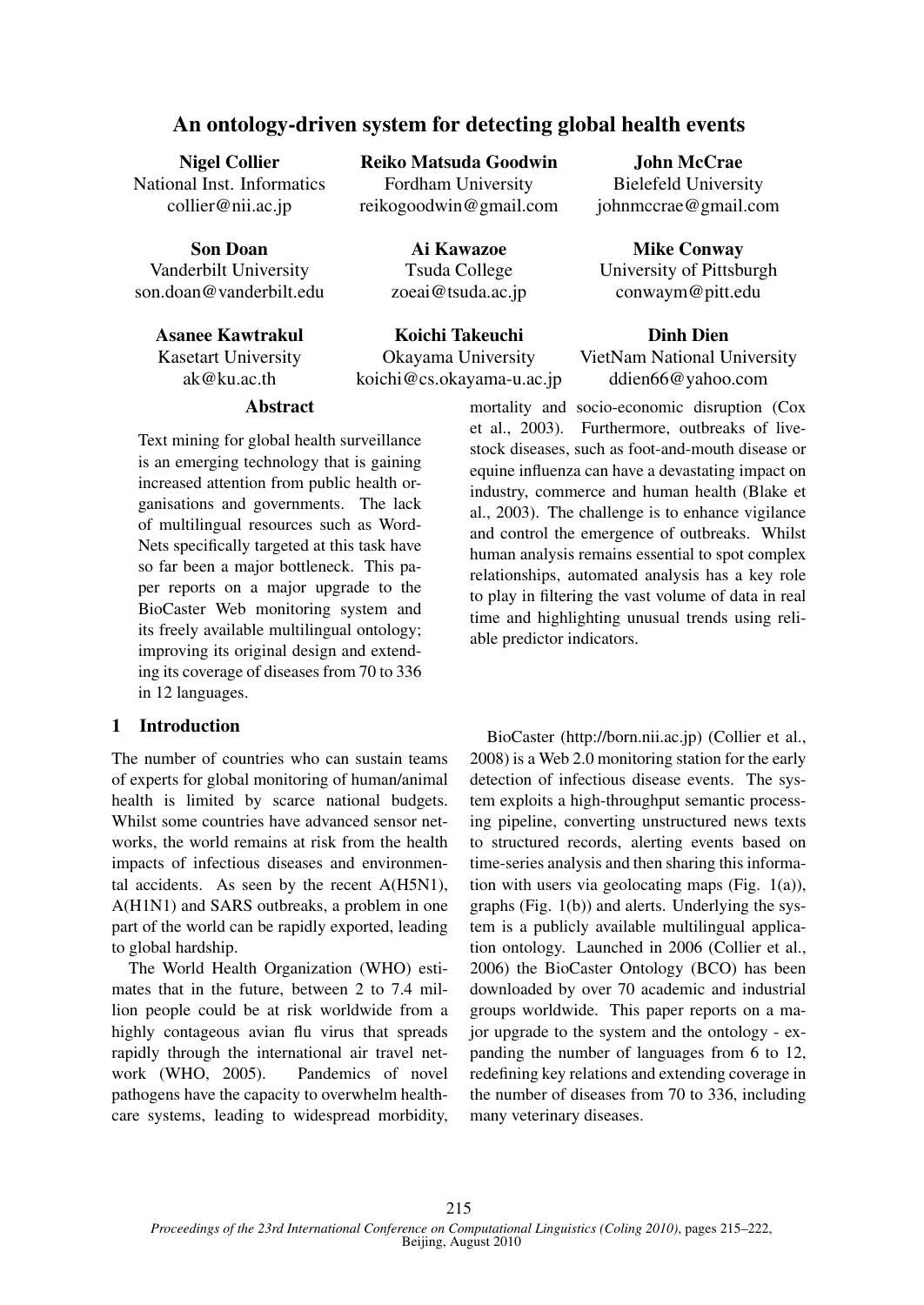

(a) Bio-geographic map (b) Trend graph analyser

Structured **Event Frame** 

#### **Simplified Example**

human

<HTML> <head> <meta...><script...> </head><body>< p> Lusaka sufre la peor epidemia Unstructured de cólera en más de diez años con 120 muertos</p>>> Pese a la esperanza de que la **News Data** epidemia remitiera, las fuertes lluvias, que han ocasionado inundaciones en la capital **From RSS** zambia, podrían incluso empeorar la situación en las próximas semanas, dice MSF en su ↓ nota.</p></body><html> Data Cleaning ↓ Lusaka suffered the worst cholera epidemic in more than ten years with 120 deaths. (Machine Google Despite the hope that the epidemic submit, heavy rains which have caused flooding Translation) **Translate** in the Zambian capital, could even worsen the situation in the coming weeks. MSF said in his note. **Topic Bow** Topical relevancy = true Classification **Toolkit** <LOCATION>Lusaka</LOCATION> suffered the worst <DISEASE>Cholera </DISEASE> epidemic in <TIME>more than ten years</TIME> with <PERSON>120 **Named Entity SRL** deaths</PERSON>. Despite the hope that the epidemic submit, heavy rains which Recognition Entity റ്റ Rules have caused flooding in the <LOCATION>Zambian capital</LOCATION>, could even ↓ worsen the situation in the <TIME>coming weeks</TIME>, <ORGANIZATION>MSF **BCO** </ORGANIZATION> said in his note. **Event Template SRL** Recognition **Template Rules** has\_country outbreak **Event Frame**  $\rightarrow$  Zambia Recognition as province  $\geq$  Lusaka Province s disease Alert = true **Historical Alerting**  $\geq$  cholers Event Data has species

(c) BioCaster processes

Figure 1: (a)BioCaster's bio-geographic map for a suspected foot-and-mouth outbreak on  $22^{nd}$  March, 2010 with links to the multilingual ontology, NCBI, HighWire, GoPubMed and Google Scholar; (b) The trends analyser showing aggregated document counts for health events in China between  $13^{nd}$ March and  $12^{th}$  April, 2010; (c) The system's pipeline of processes with example semantic markup.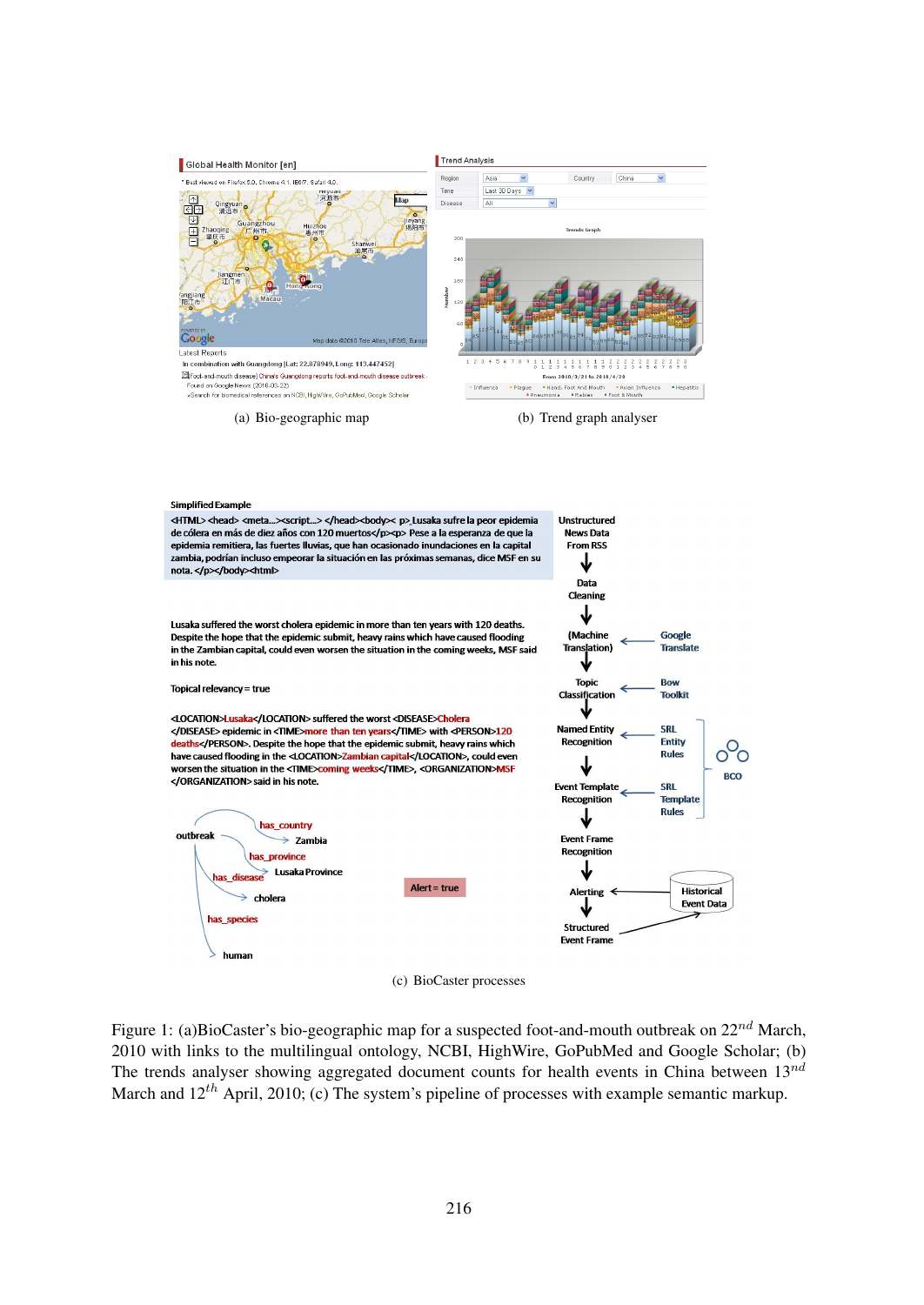# 2 Background

As the world becomes more interconnected and urbanized and animal production becomes increasingly intensive, the speed with which epidemics spread becomes faster, adding to pressure on biomedical experts and governments to make quick decisions. Traditional validation methods such as field investigations or laboratory analysis are the mainstay of public health but can require days or weeks to issue reports. The World Wide Web with its economical and real time delivery of information represents a new modality in health surveillance (Wagner and Johnson, 2006) and has been shown to be an effective source by the World Health Organization (WHO) when Public Health Canada's GPHIN system detected the SARS outbreak in southern China from news reports during November 2002. The recent A(H1N1) 'swine flu' pandemic highlighted the trend towards agencies using unvalidated sources. The technological basis for such systems can be found in statistical classification approaches and light weight ontological reasoning. For example, Google Flu Trends (Ginsberg et al., 2009) is a system that depends almost entirely on automatic statistical classification of user queries; MedISys-PULS (Yangarber et al., 2008), HealthMap (Freifeld et al., 2008) and BioCaster use a mixture of statistical and ontological classification; and GPHIN (Mawudeku and Blench, 2006) and Argus (Wilson, 2007) rely on a mixture of ontological classification and manual analysis.

Compared to other similar systems BioCaster is characterized by its richly featured and publicly downloadable ontology and emphasizes critical evaluation of its text mining modules. Empirical results have included: topic classification, named entity recognition, formal concept analysis and event recognition. In the absence of a community gold standard, task performance was assessed on the best available 'silver' standard - the ProMED-mail network (Madoff and Woodall, 2005), achieving F-score of 0.63 on 14 disease-country pairs over a 365-day period (Collier, 2010).

Despite initial skepticism within the public health community, health surveillance systems based on NLP-supported human analysis of media reports are becoming firmly established in Europe, North America and Japan as sources of health information available to governments and the public (Hartley et al., 2010). Whilst there is no substitute for trained human analysts, automated filtering has helped experts save time by allowing them to sift quickly through massive volumes of media data. It has also enabled them to supplement traditional sources with a broader base of information.

In comparison with other areas of biomedical NLP such as the clinical and genetics' domains, a relative lack of building block resources may have hindered the wider participation of NLP groups in public health applications. It is hoped that the provision of common resources like the BCO can help encourage further development and benchmarking.

# 3 Method

BioCaster performs analysis of over 9000 news articles per day using the NPACI Rocks cluster middleware (http://www.rockcsclusters.org) on a platform of 48 3.0GHz Xeon cores. Data is ingested 24/7 into a semantic processing pipeline in a short 1 hour cycle from over 1700 public domain RSS feeds such as Google news, the European Media Monitor and ProMED-mail. Since 2009, news has also being gathered under contract from a commercial news aggregation company, providing access to over 80,000 sources across the world's languages.

The new 2010 version of BioCaster uses machine translation into English (eleven languages) to source news stories related to currently occurring infectious and environmental disease outbreaks in humans, animals and plants.

Access to the site is freely available but login registration applies to some functions such as email alerts. Processing is totally automatic, but we have the potential within the login system to enable human moderated alerts which broadcast to Twitter and RSS.

Below we describe in detail two key aspects of the system that have been significantly upgraded: the BCO and the event detection system.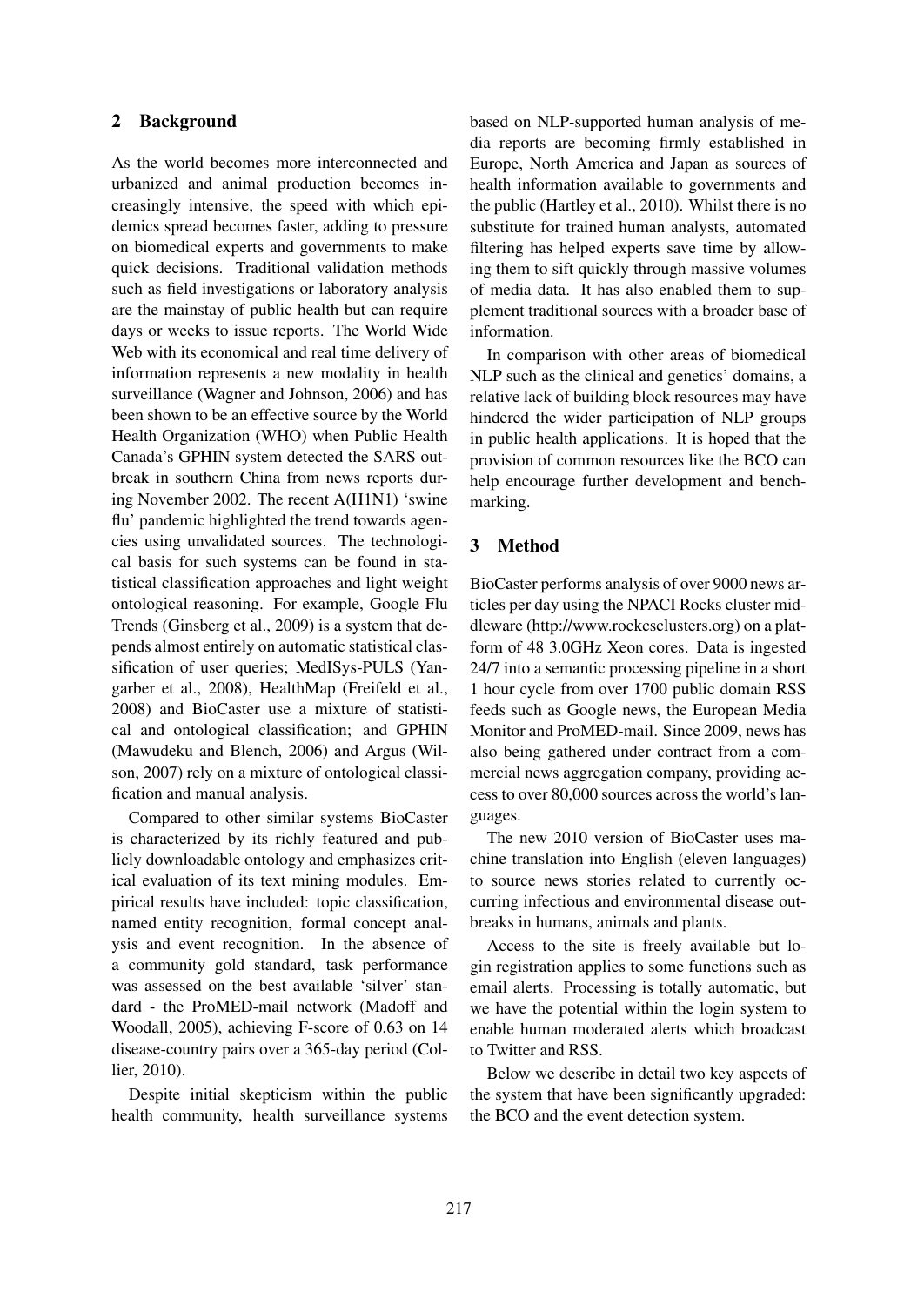### 3.1 Ontology

#### 3.1.1 Aim

The BioCaster Ontology aims:

- To describe the terms and relations necessary to detect and risk assess public health events in the grey literature;
- To bridge the gap between (multilingual) grey literature and existing standards in biomedicine;
- To mediate integration of content across languages;
- To be freely available.

The central knowledge source for BioCaster is the multilingual ontology containing domain terms such as diseases, agents, symptoms, syndromes and species as well as domain sensitive relations such as a disease causing symptoms or an agent affecting particular host species. This allows the text mining system to have a basic understanding of the key concepts and relationships within the domain to fill in gaps not mentioned explicitly in the news reports. To the best of our knowledge the BCO is unique as an application ontology, providing freely available multilingual support to system developers interested in outbreak surveillance in the language of the open media.

The BCO however has little to say outside of its application domain, e.g. in disease-gene interaction or for supporting automatic diagnosis. As discussed in Grey Cowell and Smith (2010), there are many other resources available that have the potential to support applications for infectious disease analysis including controlled vocabularies and ontologies such as the the Unified Medical Language System (UMLS) (Lindberg et al., 1993), International Classification of Diseases (ICD-10) (WHO, 2004), SNOMED CT (Stearns et al., 2001), Medical Subject Headings (MeSH) (Lipscomb, 2000) and the Infectious Disease Ontology (IDO) (Grey Cowell and Smith, 2010). In (Collier et al., 2006) we discussed how BCO compared to such ontologies so we will focus from now on the implication of the extensions.

#### 3.1.2 Scope

The new version of the BCO now covers 12 languages including all the United Nation's official languages: Arabic (968 terms), English (4113), French (1281), Indonesian (1081), Japanese (2077), Korean (1176), Malaysian (1001), Russian (1187), Spanish (1171), Thai (1485), Vietnamese (1297) and Chinese (1142). The multilingual ontology can be used as a direct knowledge source in language-specific text mining modules, as an indexing resource for searching across concepts in various languages and as a dictionary for future translation modules. Currently news in all 12 languages is available via the Web portal but news in additional languages such as German, Italian and Dutch are being added using machine translation.

# 3.1.3 Design

Like EuroWordNet (Vossen, 1998), on which it is loosely based, the BCO adopts a thesauruslike structure with synonym sets linking together terms across languages with similar meaning. Synonym sets are referred to using *root terms*. Root terms themselves are fully defined instances that provide bridges to external classification schemes and nomenclatures such as ICD10, MeSH, SNOMED CT and Wikipedia. The central backbone taxonomy is deliberately shallow and taken from the ISO's Suggested Upper Merged Ontology (Niles and Pease, 2001). To maintain consistency and computability we kept a single inheritance structure throughout. 18 core domain concepts corresponding to named entities in the text mining system such as DISEASE and SYMP-TOM were the results of analysis using a formal theory (Guarino and Welty, 2000).

We have endeavoured to construct definitions for root terms along Aristotelean principles by specifying the difference to the parent. For example in the case of *Eastern encephalitis virus*:

*Eastern equine encephalitis virus is a species of virus that belongs to the genus Alphavirus of the family Togaviridae (order unassigned) of the group IV ((+)ssRNA) that possesses a positive single stranded RNA genome. It is the*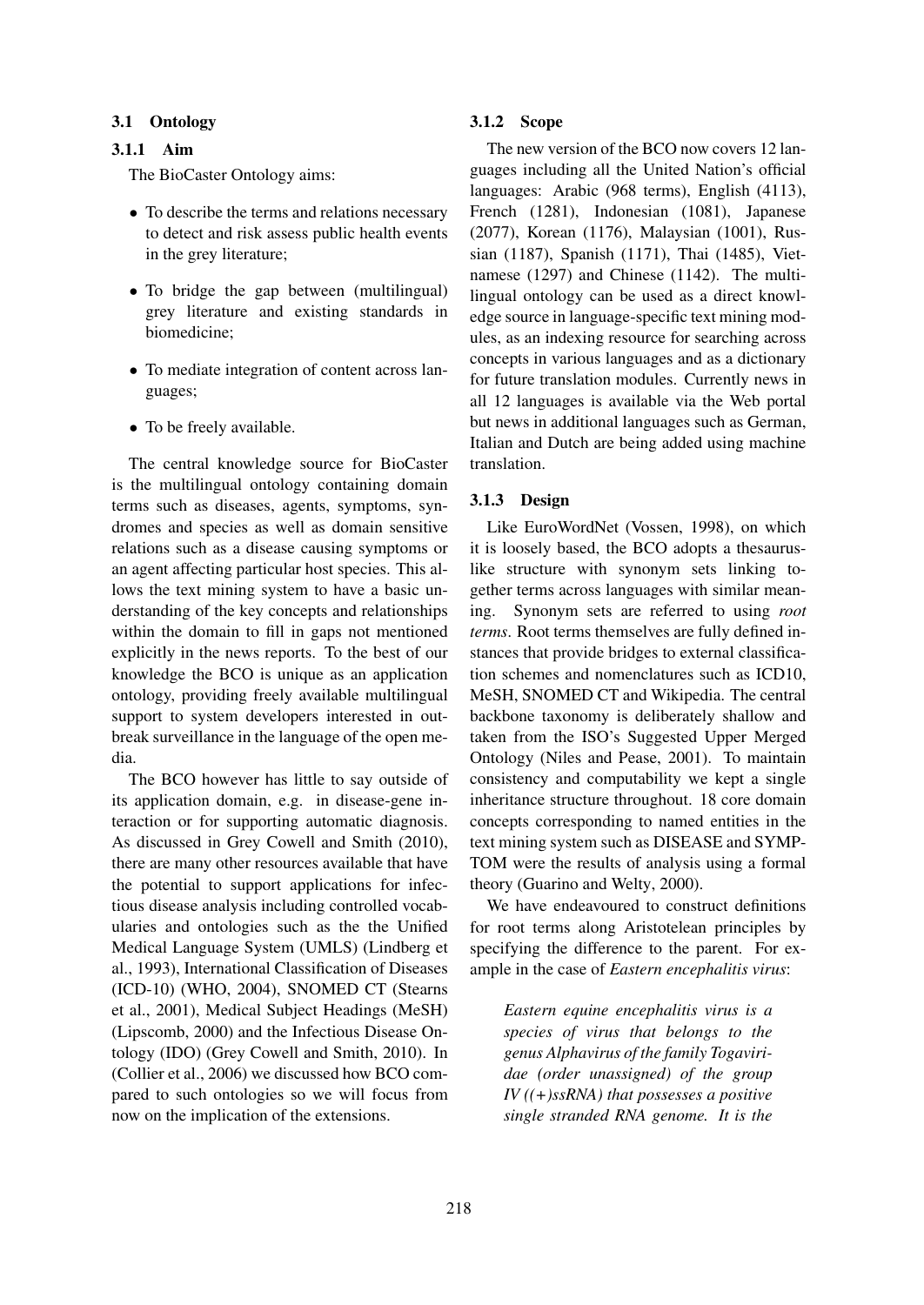*etiological agent of the eastern equine encephalitis.*

We are conscious though that terms used in the definitions still require more rigorous control to be considered useful for machine reasoning. To aid both human and machine analysis root terms are linked by a rich relational structure reflecting domain sensitive relations such as *causes(virus,disease)*, *has symptom(disease, symptom)*, *has associated syndrome(disease, syndrome*), *has reservoir(virus, organism)*.

In such a large undertaking, the order of work was critical. We proceeded by collecting a list of notifiable diseases from national health agencies and then grouped the diseases according to perceived relevance to the International Health Regulations 2005 (Lawrence and Gostin, 2004). In this way we covered approximately 200 diseases, and then explored freely available resources and the biomedical literature to find academic and layman's terminology to describe their agents, affected hosts, vector species, symptoms, etc. We then expanded the coverage to less well known human diseases, zoonotic diseases, animal diseases and diseases caused by toxic substances such as sarin, hydrogen sulfide, sulfur dioxide and ethylene. At regular stages we checked and validated terms against those appearing in the news media.

As we expanded the number of conditions to include veterinary diseases we found a major structural reorganization was needed to support animal symptoms. For example, a high temperature in humans would not be the same as one in bovids. This prompted us in the new version to group diseases and symptoms around major animal familes and related groups, e.g. *high temperature (human)* and *high temperature (bovine)*.

A second issue that we encountered was the need to restructure the hierarchy under *OrganicObject* which was divided between *MicroOrganism* and *Animal*. The structure of the previous version meant that the former were doing double duty as infecting agents and the later were affected hosts. The *MicroOrganism* class contained bacterium, helminth, protozoan, fungus and virus, which then became the domain in a relation 'x causes y'. Expansion forced us to accomodate the fact that some animals such as worms and mites (e.g. scabies) also infect humans as well as animals. The result was a restructuring of the organic classes using the Linnean taxonomy as a guideline, although this is probably not free from errors (e.g. virus is typically not considered to be an organism).

### 3.2 Event alerting system

Figure 1(c) shows a schematic of the modular design used by the BioCaster text mining system. Following on from machine translation and topic classification is named entity recognition and template recognition which we describe in more detail below. The final structured event frames include slot values normalized to ontology root terms for disease, pathogen (virus or bacterium), country and province. Additionally we also identify 15 aspects of public health events critical to risk assessment such as: spread across international borders, hospital worker infection, accidental or deliberate release, food contamination and vaccine contamination.

Latitude and longitude of events down to the province level are found in two ways: using the Google API up to a limit of 15000 lookups per day, and then using lookup on the BCO taxonomy of 5000 country and province names derived from open sources such as Wikipedia.

Each hour events are automatically alerted to a Web portal page by comparing daily aggregated event counts against historical norms (Collier, 2010). Login users can also sign up to receive emails on specific topics. A topic would normally specify a disease or syndrome, a country or region and a specific risk condition.

In order to extract knowledge from documents, BioCaster maintains a collection of rule patterns in a regular expression language that converts surface expressions into structured information. For example the surface phrase "man exposes airline passengers to measles" would be converted into the three templates "species(human); disease(measles); international\_travel(true)". Writing patterns to produce such templates can be very time consuming and so the BioCaster project has developed its own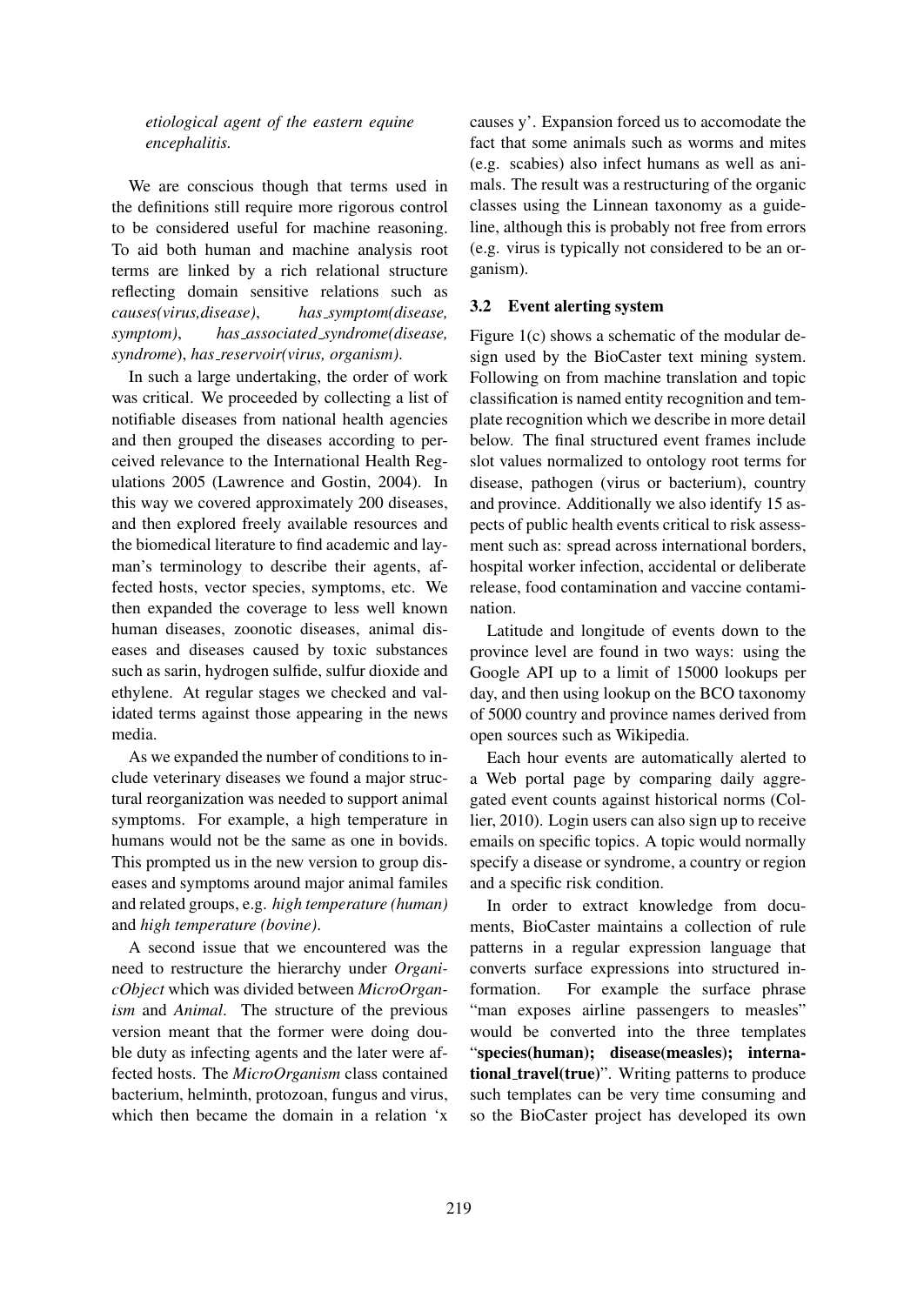| D3: :- name(disease){ list(@undiagnosed) words(,1) list(@disease) }                                           |
|---------------------------------------------------------------------------------------------------------------|
| S2: :- name(symptom) { list(@severity) list(@symptom)}                                                        |
| $CF1: contaminated\_food("true") :- "caused" "by" list(\textcircled{a} \text{contaminate\_verbs}\text{past})$ |
| $list(@injected_matrix)$                                                                                      |
| SP4: species("animal") :- name(animal,A) words(,3) list(@cull_verbs_past)                                     |

Table 1: Examples of SRL rules for named entity and template recognition. Template rules contain a label, a head and a body, where the head specifies the template pattern to be output if the body expression matches. The body can contain word lists, literals, and wild cards. Various conditions can be placed on each of these such as orthographic matching.

light weight rule language - called the Simple Rule Language (SRL) and a pattern building interface for maintaining the rule base (McCrae et al., 2009). Both are freely available to the research community under an open source license. Currently BioCaster uses approximately 130 rules for entity recognition, 1000 word lists and 3200 template rules (of which half are for location recognition) to identify events of interest in English. Using SRL allows us to quickly adapt the system to newly emerging terminology such as the 11+ designations given to A(H1N1) during the first stages of the 2009 pandemic.

The SRL rulebook for BioCaster can recognize a range of entities related to the task of disease surveillance such as bacteria, chemicals, diseases, countries, provinces, cities and major airports. Many of these classes are recognized using terms imported from the BCO. The rule book also contains specialised thesauri to recognize subclasses of entities such as locations of habitation, eateries and medical service centres. Verb lists are maintained for lexical classes such as detection, mutation, investigation, causation, contamination, culling, blaming, and spreading.

Some examples of SRL rules for named entity recognition are shown in Table 1 and described below:

Rule D3 in the rulebook tags phrases like 'mystery illness' or 'unknown killer bug' by matching on strings contained within two wordlists, @undiagnosed and @disease, separated by up to one word.

Rule S2 allows severity indicators such as 'severe' or 'acute' to modify a list of known symptoms in order to identify symptom entities.

Rule CF1 is an example of a template rule. If

the body of the rule matches by picking out expressions such as 'was caused by tainted juice', this triggers the head to output an alert for contaminated food.

Rule SP4 identifies the victim species as 'animal' in contexts like '250 geese were destroyed'.

The rulebook also supports more complex inferences such as the home country of national public health organizations.

Since BioCaster does not employ systematic manual checking of its reports, it uses a number of heuristic filters to increase specificity (the proportion of correctly identified negatives) for reports that appear on the public Web portal pages. For example, reports with no identified disease and country are rejected. Since these heuristics may reduce sensitivity they are not applied to news that appears on the user login portal pages.

#### 4 Results and Discussion

Version 3 of the ontology represents a significant expansion in the coverage of diseases, symptoms and pathogens on version 2. Table 2 summarizes the number of root terms for diseases classified by animal familes.

The thesaurus like structure of the BCO is compatible in many respects to the Simple Knowledge Organization System (SKOS) (Miles et al., 2005). In order to extend exchange and re-use we have produced a SKOS version of the BCO which is available from the BCO site. We have also converted the BCO terms into 12 SRL rule books (1 for each language) for entity tagging. These too are freely available from the BCO site.

As the ontology expands we will consider adopting a more detailed typing of diseases such as *hasInfectingPart* to indicate the organ affected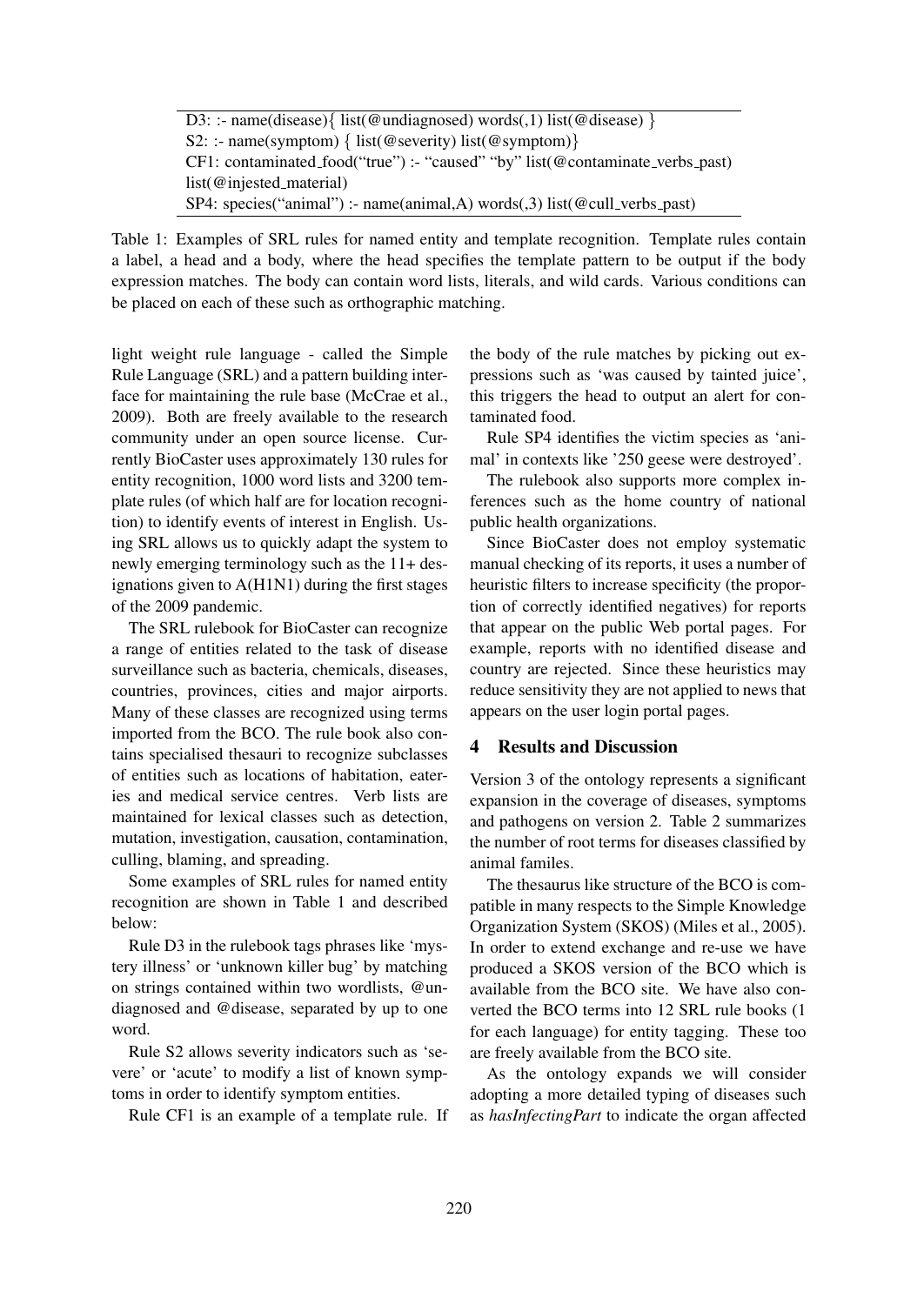| Species       | N              | Example          |
|---------------|----------------|------------------|
| Avian         | 22             | Fowl pox         |
| Bee           | 6              | Chalk brood      |
|               |                | disease          |
| <b>Bovine</b> | 24             | Bluetongue       |
| Canine        | 4              | Blastomycosis    |
|               |                | (Canine)         |
| Caprine       | 14             | Contagious       |
|               |                | agalactia        |
| Cervine       | 2              | Chronic wasting  |
|               |                | disease          |
| Equine        | 17             | <b>Strangles</b> |
| Feline        | 4              | Feline AIDS      |
| Fish          | $\overline{2}$ | Viral hemorr     |
|               |                | hagic septicemia |
| Human         | 216            | Scarlet fever    |
| Lagomorph     | 2              | Myxomatosis      |
| Non-human     | 16             | Sylvan           |
| primate       |                | yellow fever     |
| Other         | 2              | Crayfish plague  |
| Rodent        | 8              | Colorado tick    |
|               |                | fever (Rodent)   |
| Swine         | 12             | Swine erysipelas |

Table 2: Major disease groups organized by affected animal family. N represents the number of root terms.

or *hasProtectionMethod* to indicate broad classes of methods used to prevent or treat a condition. The typology of diseases could also be extended in a more fine grained manner to logically group conditions, e.g. *West Nile virus encephalitis*, *Powassan encephalitis* and the *Japanese B encephalitis* could be connected through a *hasType* relation on *encephalitis*.

# 5 Conclusion

Multilingual resources specifically targeted at the task of global health surveillance have so far been very rare. We hope that the release of version 3 can be used to support a range of applications such as text classification, cross language search, machine translation, query expansion and so on.

The BCO has been constructed to provide core vocabulary and knowledge support to the Bio-Caster project but it has also been influential in the construction of other public health oriented application ontologies such as the Syndromic Surveillance Ontology (Okhamatovskaia et al., 2009). The BCO is freely available from http://code.google.com/p/biocaster-ontology/ under a Creative Commons license.

# Acknowledgements

The authors greatly acknowledge the many coworkers who have provided comments and feedback on BioCaster. Funding support was provided in part by the Japan Science and Technology Agency under the PRESTO programme.

# References

- Blake, A., M. T. Sinclair, and G. Sugiyarto. 2003. Quantifying the impact of foot and mouth disease on tourism and the UK economy. *Tourism Economics*, 9(4):449–465.
- Collier, N., A. Kawazoe, L. Jin, M. Shigematsu, D. Dien, R. Barrero, K. Takeuchi, and A. Kawtrakul. 2006. A multilingual ontology for infectious disease surveillance: rationale, design and challenges. *Language Resources and Evaluation*, 40(3– 4). DOI: 10.1007/s10579-007-9019-7.
- Collier, N., S. Doan, A. Kawazoe, R. Matsuda Goodwin, M. Conway, Y. Tateno, Q. Ngo, D. Dien, A. Kawtrakul, K. Takeuchi, M. Shigematsu, and K. Taniguchi. 2008. BioCaster:detecting public health rumors with a web-based text mining system. *Bioinformatics*, 24(24):2940–1, December. doi:10.1093/bioinformatics/btn534.
- Collier, N. 2010. What's unusual in online disease outbreak news? *Biomedical Semantics*, 1(1), March. doi:10.1186/2041-1480-1-2.
- Cox, N., S. Temblyn, and T. Tam. 2003. Influenza pandemic planning. *Vaccine*, 21(16):1801–1803.
- Freifeld, C., K. Mandl, B. Reis, and J. Brownstein. 2008. Healthmap: global infectious disease monitoring through automated classification and visualization of internet media reports. *J. American Medical Informatics Association*, 15:150–157.
- Ginsberg, J., M. Mohebbi, R. Patel, L. Brammer, M. Smolinski, and L. Brilliant. 2009. Detecting influenza epidemics using search engine query data. *Nature*, 457:1012–1014.
- Grey Cowell, L. and B. Smith. 2010. Infectious disease informatics. In Sintchenko, V., editor, *Infectious Disease Informatics*, pages 373–395. Springer New York.